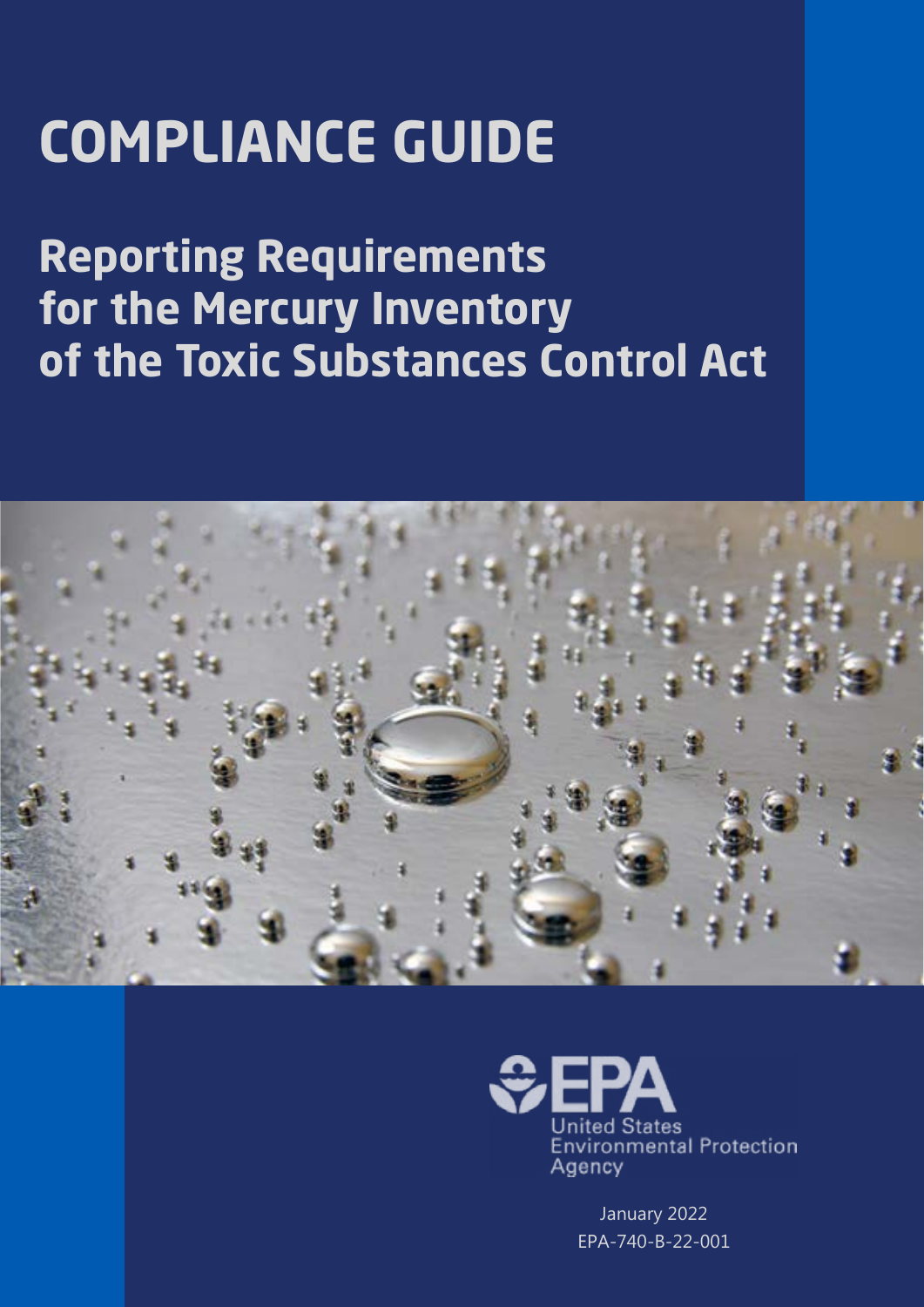

### **Who Should Use This Guide?**

This guide is intended for companies, organizations, and individuals who are required to submit information to EPA for the national inventory of mercury supply, use, and trade. The requirements apply to those who manufacture or import mercury or mercury-added products, or otherwise intentionally use mercury in a manufacturing process. The purpose of the guide is to help potential submitters, including small businesses, determine whether or not they are subject to EPA's mercury inventory reporting requirements.

The term "mercury" means elemental mercury and mercury compounds. For those that must comply, the guide generally explains what information to report, how to submit information in the Mercury Electronic Reporting (MER) application and when information is due to be reported.

#### **About This Guide**

**THIS DOCUMENT IS NOT INTENDED, NOR CAN IT BE RELIED UPON, TO CREATE ANY RIGHTS ENFORCEABLE BY ANY PARTY IN LITIGATION WITH THE UNITED STATES.** 

The statements in this document are intended solely as guidance to aid in complying with the mercury reporting requirements in Section 8(b)(10)(D) of the Toxic Substances Control Act (TSCA) and the implementing rule in 40 CFR part 713. EPA may decide to revise this guide without public notice to reflect changes in EPA's approach to implementing TSCA or to clarify and update text.

To determine whether EPA has revised this guide, consult the EPA's mercury website at [www.epa.gov/mercury](http://www.epa.gov/mercury). The full texts of TSCA Section 8(b)(10)(D) and the implementing regulations are also available on this website.

 *U.S.C. 3501 et seq. (OMB Control No. 2070-0207; EPA ICR No. 2567). The annual public reporting and recordkeeping burden for this of information are mandatory (40 CFR 713). An agency may not conduct or sponsor, and a person is not required to, respond to a collection of information unless it displays a currently valid OMB control number. You may send comments regarding the EPA's need for Paperwork Reduction Act Notice: This collection of information is approved by OMB under the Paperwork Reduction Act, 44 collection of information is estimated to average 32 hours per response. Burden is defined in 5 CFR 1320.3(b). Responses to this collection this information, the accuracy of the provided burden estimates, and any suggested methods for minimizing respondent burden, including through the use of automated collection techniques to the Director, Collection Strategies Division, U.S. Environmental Protection Agency (2822T), 1200 Pennsylvania Ave., NW,Washington, D.C. 20460. Please include the OMB Control No. in any correspondence. Send only comments to this address. Mercury Inventory data must be submitted electronically through the MER application.*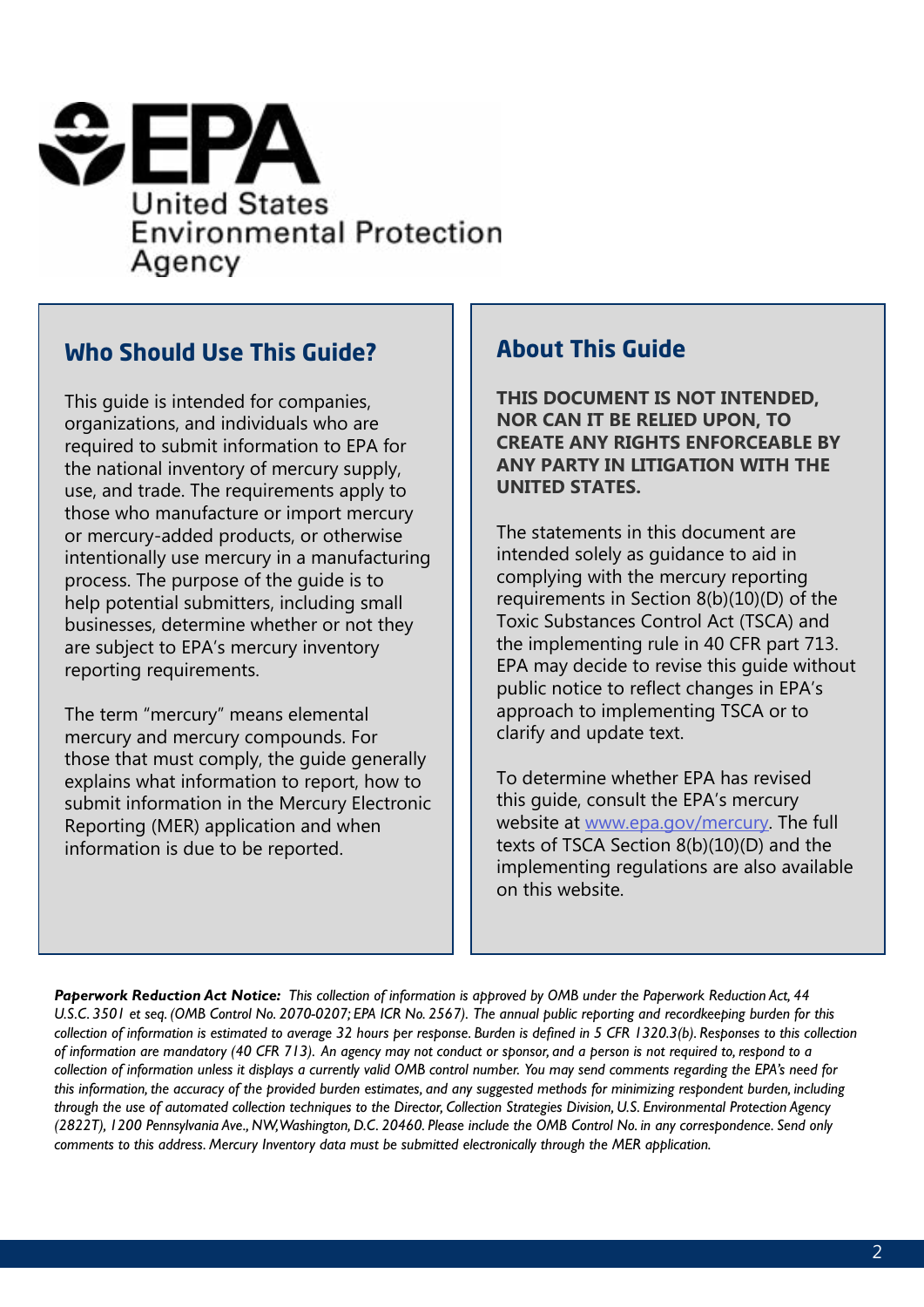# **Contents**

### 

| • How Is My Compliance Determined, and What Happens if the Agency Discovers a |  |
|-------------------------------------------------------------------------------|--|
|                                                                               |  |

### 

| • Where Can I Go If I Have Questions or Need Further Assistance for Reporting?14 |  |
|----------------------------------------------------------------------------------|--|
|                                                                                  |  |

|--|--|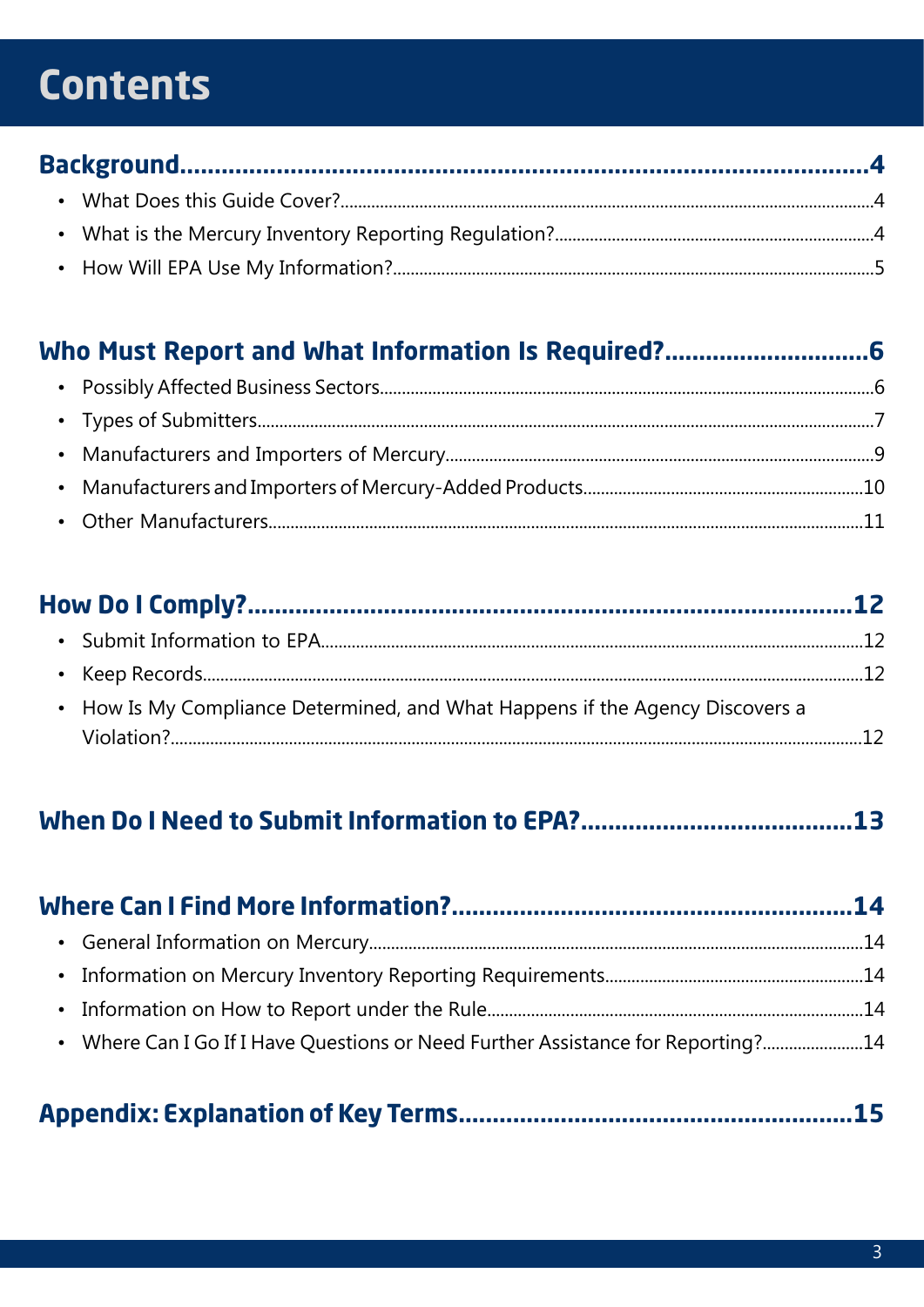### <span id="page-3-1"></span><span id="page-3-0"></span>**What Does This Guide Cover?**

This guide explains the requirements for manufacturers and importers to report information about the supply, use, and trade of mercury to EPA. The guide provides an overview of the legal requirements and an explanation of how the Agency intends to use the information it collects. Diagrams and examples are provided to help companies in determining whether they must report information about mercury to EPA. Based on business activities, companies that must report will find the applicable list of reporting requirements, as well as reporting and recordkeeping timelines, explanations of key terms, and links to additional resources to support reporting under the rule.

#### **Important Note**

Throughout this guide, the term **[mercury](#page-15-0)** when used alone means both elemental mercury and mercury compounds.

For the purposes of this guide, to **[manufacture](#page-14-1)  [mercury](#page-14-1)** means to produce or recover it from industrial wastes, air pollution control residuals, scrap products, mining byproduct, or other materials. A mercury compound can be manufactured as a commercial chemical product for sale. See 40 CFR part 704.3.

This guide explains compliance with respect to mercury inventory reporting requirements by the federal government. State and/or local mercury reporting requirements that are different from the federal requirements may also apply. If you manufacture, import, or distribute mercuryadded products in certain states, you may be required to notify the state and fulfill other state requirements. For assistance in this area, contact your state environmental agency or visit [www.](http://www.newmoa.org/prevention/mercury/imerc.cfm)  [newmoa.org/prevention/mercury/imerc.cfm.](http://www.newmoa.org/prevention/mercury/imerc.cfm)

#### <span id="page-3-2"></span>**What is the Mercury Inventory Reporting Regulation?**

The legal requirements for the mercury inventory are in a federal law and an EPA rule (also called a "regulation"). In 2016, Congress directed EPA by law to produce an inventory of the supply, use, and trade of mercury in the United States every three years beginning in 2017. The mercury provision is one of several recent amendments to the Toxic Substances Control Act (TSCA). The law requires EPA to write a rule to collect information for the inventory from "any person who manufactures mercury or mercury-added products or otherwise intentionally uses mercury in a manufacturing process." The law defines "mercury" for purposes of the inventory as both elemental mercury and mercury compounds. Visit [15 U.S.C. § 2607\(b\)\(10\)\(D\)](http://uscode.house.gov/view.xhtml?hl=false&edition=prelim&req=granuleid%3AUSC-prelim-title15-section2607&f=treesort&num=0&saved=%7CKHRpdGxlOjE1IHNlY3Rpb246MjYwNyBlZGl0aW9uOnByZWxpbSkgT1IgKGdyYW51bGVpZDpVU0MtcHJlbGltLXRpdGxlMTUtc2VjdGlvbjI2MDcp%7CdHJlZXNvcnQ%3D%7C%7C0%7Cfalse%7Cprelim) to see the TSCA text.

EPA published its initial inventory report (available online at [www.federalregister.](http://www.federalregister.gov/documents/2017/03/29/2017-06205/mercury-initial-inventory-report-of-supply-u)  [gov/documents/2017/03/29/2017-06205/](http://www.federalregister.gov/documents/2017/03/29/2017-06205/mercury-initial-inventory-report-of-supply-u) [mercury-initial-inventory-report-of-supply](http://www.federalregister.gov/documents/2017/03/29/2017-06205/mercury-initial-inventory-report-of-supply-u)[use-and-trade](http://www.federalregister.gov/documents/2017/03/29/2017-06205/mercury-initial-inventory-report-of-supply-u)) in March 2017 and proposed reporting requirements for the TSCA mercury inventory in October 2017 (available online at [www.regulations.gov/document?D=EPA-HQ-](http://www.regulations.gov/document?D=EPA-HQ-OPPT-2017-0421-0001)[OPPT-2017-0421-0001](http://www.regulations.gov/document?D=EPA-HQ-OPPT-2017-0421-0001)). The public submitted comments on the proposal, which EPA considered when finalizing the regulation in June 2018.

EPA's final rule is called "Mercury; Reporting Requirements for TSCA Mercury Inventory" which this guide refers to as "the rule." It is available online at [www.epa.gov/mercury/](https://www.epa.gov/mercury/reporting-requirements-mercury-inventory-toxic-substances-control-act) [reporting-requirements-mercury-inventory-toxic](https://www.epa.gov/mercury/reporting-requirements-mercury-inventory-toxic-substances-control-act)[substances-control-act](https://www.epa.gov/mercury/reporting-requirements-mercury-inventory-toxic-substances-control-act). It requires companies to submit their mercury information using the online Mercury Electronic Reporting (MER) application, which is organized as a simple, fill-in-the-blanks form, with drop-down menus and lists of checkbox options.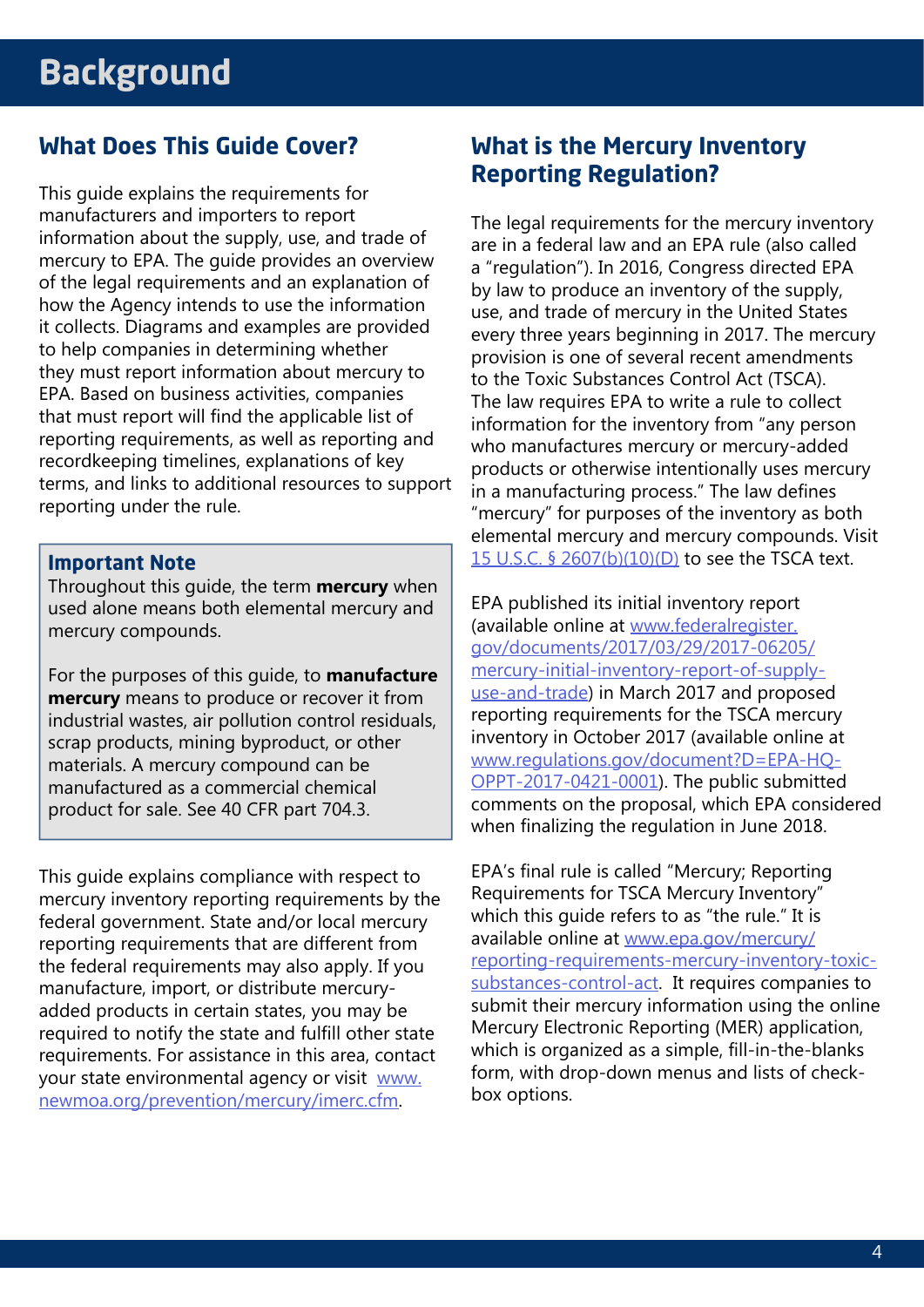Not all submitters will be required to report the same kinds or amounts of data. Data required to be reported include:

- Amount of mercury produced, imported, stored, used, sold, or exported (no matter how small the amount);
- Types of products made;
- Types of manufacturing processes and how mercury is used;
- Business sectors to which mercury or mercuryadded products are sold;
- Country of origin of imported mercury or mercury-added products; and
- Destination country for exported mercury or mercury products.

The rule also requires that companies keep records of the information they submit for three years.

Reporting is **not required** for mercury waste management (unless mercury is recovered for re-use or sale) if the mercury is only present as an impurity. Companies do not need to submit information on mercury activities unless they are undertaken for the purpose of obtaining an immediate or eventual commercial advantage (for example, intended for sale or to reduce costs during a manufacturing process).

In this guide, EPA uses the terms **company** and **business** as shorthand for those who are required to submit information in the MER application because most submitters are expected to be private sector firms. However, other organizations and individuals may also need to report in the MER application. The requirement in TSCA directs EPA to require reporting from: "Any person who manufactures (including imports) mercury or mercury-added products or otherwise uses mercury in a manufacturing process." See explanation of the word **[person](#page-15-1)** in the glossary at Appendix A.

### <span id="page-4-0"></span>**How Will EPA Use My Information?**

EPA will compile the information it receives from submitters to estimate total quantities of mercury in **supply**, **use**, and **trade** in the United States. These totals are expected to assist EPA in producing the triennial inventories of mercury supply, use, and trade in the United States.

Figure 1 shows how EPA intends to categorize and use various types of information.

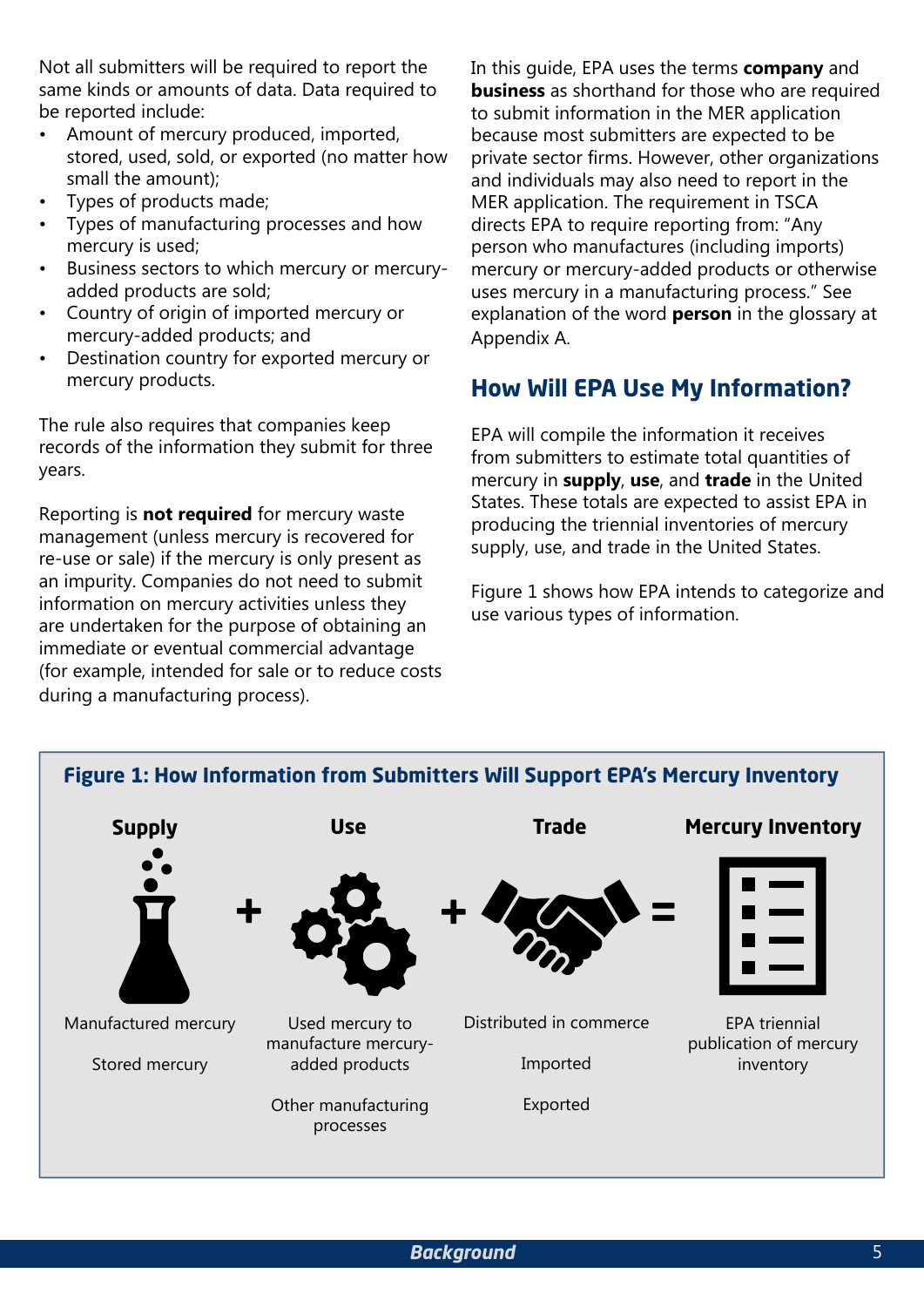### <span id="page-5-1"></span><span id="page-5-0"></span>**Possibly Affected Business Sectors**

This guide is designed to help companies, including small businesses, that may be required to submit information to EPA under the mercury inventory rule (see 40 CFR part 713). Below is a list of business categories that may be involved with mercury and subject to reporting.\*

- Mining
- Mineral processing
- Mercury retorting, recycling, or recovery of mercury
- Importation of mercury
- Manufacturing that uses mercury in a process (other than making mercury-added products), such as:
	- º Plastics and resins manufacturing and compounding, including polyurethane elastomers
	- º Chlor-alkali production
- Manufacturing or importation of mercury-added products, such as:
	- º Measuring and scientific instruments or devices
	- º Organic and inorganic chemicals, including commodity, specialty, and laboratory chemicals
	- º Plastics, resins and compounds, including polyurethane elastomers
	- º Health and fitness products
	- º Pesticides, pigments, paints, coatings, and adhesives
	- º Pharmaceuticals including veterinary medicines
	- º Cosmetics
	- º Switches, relays, industrial controls and current-carrying wiring devices
	- º Semiconductors, HVAC systems, pumps, and environmental control devices
	- º Fluorescent light bulbs, watches, and batteries
	- º Analytical laboratory equipment and supplies
	- º Automobile and aircraft parts
	- º Vehicle stabilization equipment
	- º Games, toys, shoes, and other children's products
	- º Accessories for small firearms and ordnance
	- º Products for national security

**STOP!** This is a list of examples only, so you may have to report to EPA even though your company does not fit into any of these general categories. Also, note that not all companies in these categories have to report. For more help determining if your company needs to report, see Types of Companies on the next page.

<span id="page-5-2"></span><sup>\*</sup>For a more comprehensive list of official industry classifications, see the rule at [www.federalregister.gov/docu](https://www.federalregister.gov/documents/2018/06/27/2018-13834/mercury-reporting-requirements-for-t)[ments/2018/06/27/2018-13834/mercury-reporting-requirements-for-the-tsca-mercury-inventory](https://www.federalregister.gov/documents/2018/06/27/2018-13834/mercury-reporting-requirements-for-t).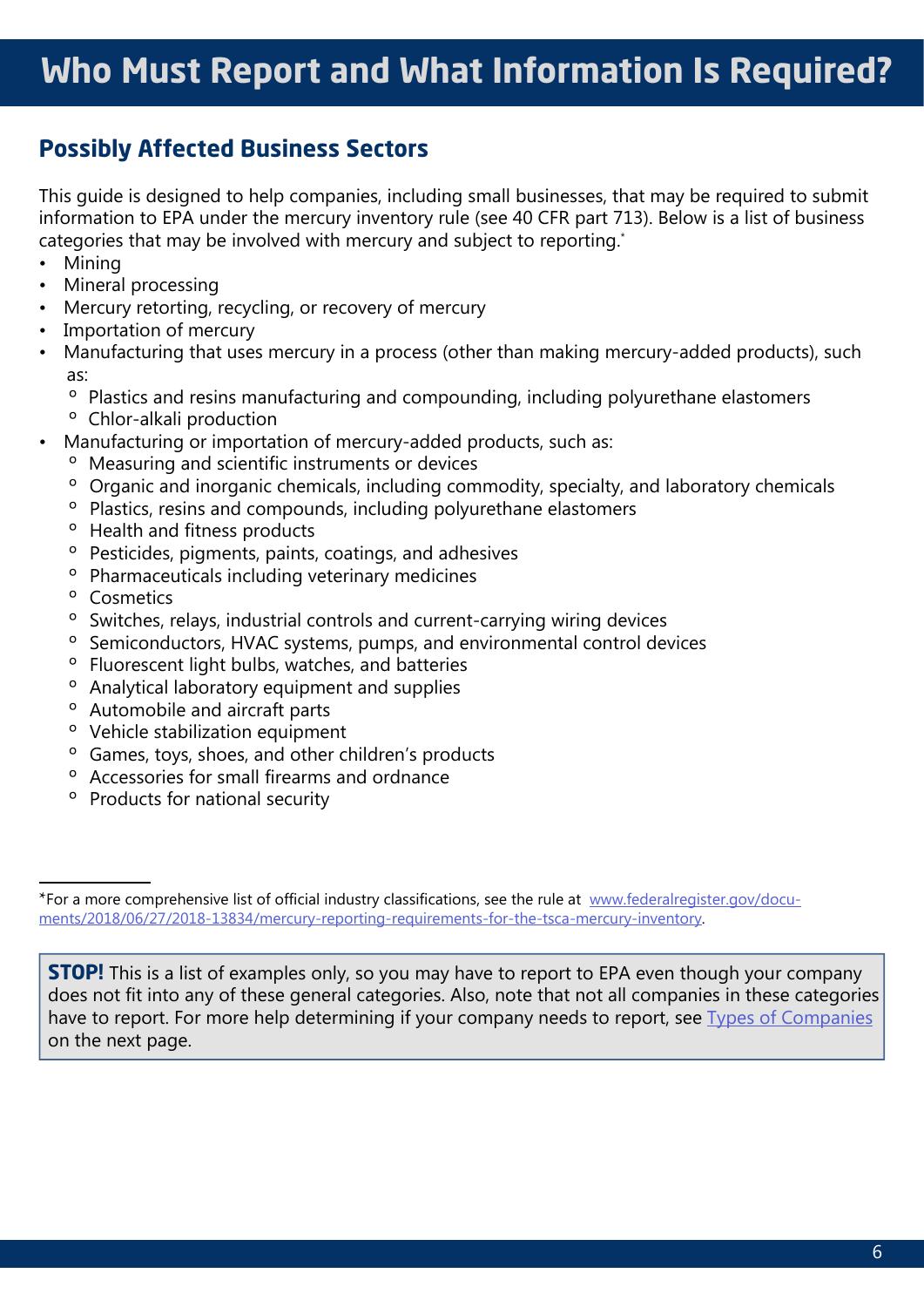### <span id="page-6-0"></span>**Types of Submitters**

In general, you must report mercury information to EPA if your company did any of the following with any amount of mercury for the purpose of obtaining an immediate or eventual commercial advantage:

- 1. Manufactured (recovered) or imported mercury;
- 2. Manufactured or imported a mercury-added product; and/or
- 3. Otherwise intentionally used mercury in a manufacturing process.

[For an explanation of terms, see Appendix A.](#page-14-2)

You **do not** need to report if:

- Mercury was present during your manufacturing process, but you did not intentionally add mercury to your product or process;
- You manufacture mercury only as an impurity in your manufacturing process;
- All of the mercury you manufactured was handled as a waste;
- Your manufacturing activity was not undertaken for the purpose of obtaining an immediate or eventual commercial advantage;
- You used, sold, conveyed, transferred, distributed, stored, or exported mercury or a mercury-added product\*\*, but you did not first manufacture or import it or use it in a manufacturing process; or
- You manufactured an assembled product where mercury is present in a component that is a mercury-added product, but you did not first manufacture or import the component (e.g., you purchased the component domestically).

Reporting requirements are different for submitters that report under the Interstate Mercury Education and Reduction Clearinghouse (IMERC) or EPA's Chemical Data Reporting (CDR). The legal requirements for persons who must report can be viewed at 40 CFR part 713 (see [www.govinfo.gov/help/cfr\)](http://www.govinfo.gov/help/cfr).

**STOP!** For more help determining if your company needs to report, [see Figure 2](#page-7-0) on the next page.

<sup>\*\*</sup> It is illegal to export elemental mercury from the United States. For more information, see [www.epa.gov/mercury/](http://www.epa.gov/mercury/environmental-laws-apply-mercury#ExportBan) envi[ronmental-laws-apply-mercury#ExportBan](http://www.epa.gov/mercury/environmental-laws-apply-mercury#ExportBan).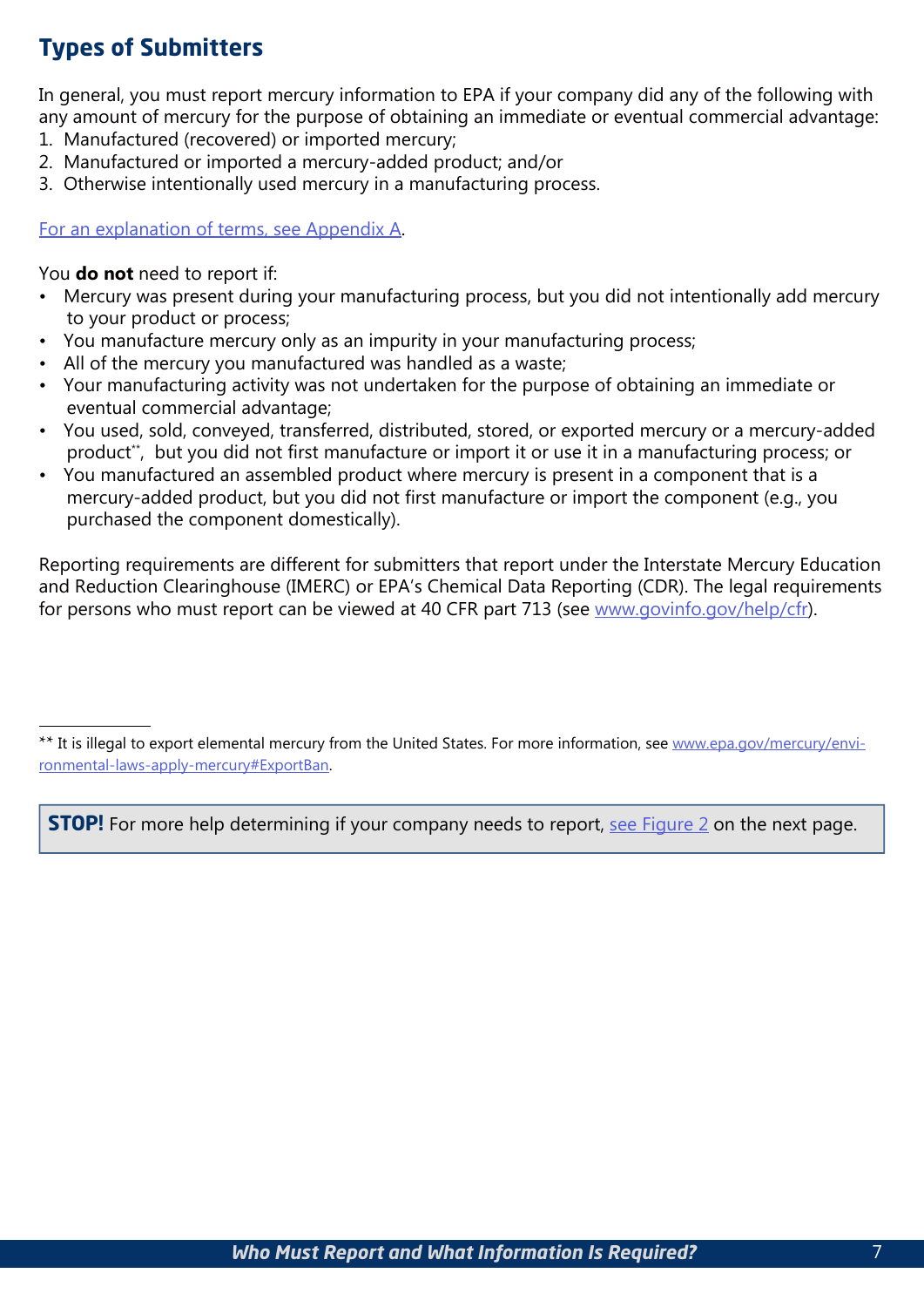There are three broad categories of companies required to submit their mercury information using EPA's MER application, shown in three different colors in Figure 2. The same colors continue to represent the three categories in the following pages to help guide you further.

#### <span id="page-7-0"></span>**Figure 2: Do I Need to Report?**



**STOP!** For more help determining if your company needs to report, see examples on the following pages: [Manufacturers and Importers of Mercury,](#page-8-1) [Manufacturers and Importers of Mercury-Added](#page-9-1)  [Products](#page-9-1), and [Other Manufacturers](#page-10-1) Using Mercury.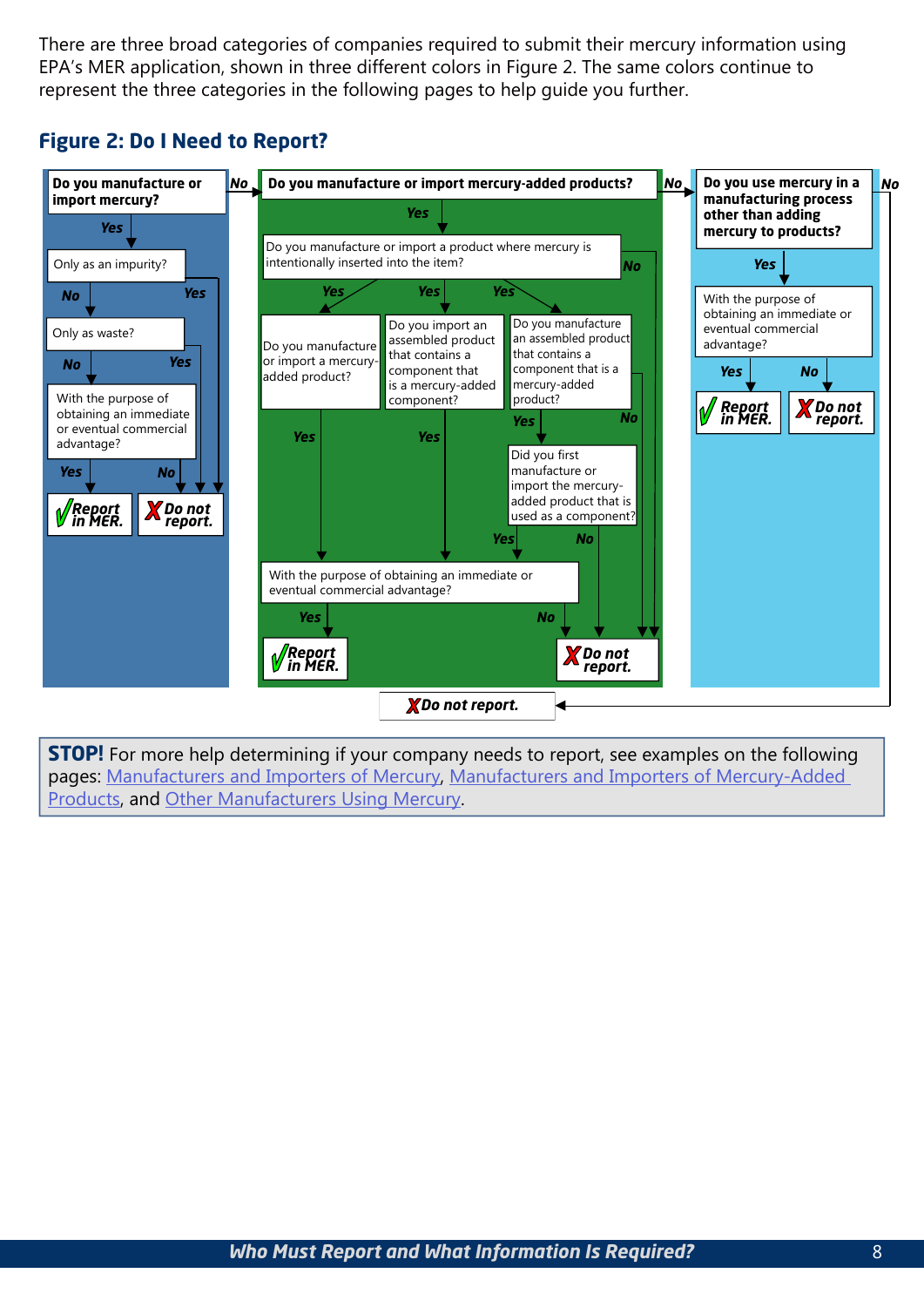### <span id="page-8-1"></span><span id="page-8-0"></span>**Manufacturers and Importers of Mercury**

Examples of mercury manufacturers and importer who **must** report in EPA's MER application:

- 1. A gold mine that recovers elemental mercury from its refining operation (unless the mercur is waste).
- 2. A waste treatment company that recovers elemental mercury from waste and sells or stores it for more than 90 days.
- 3. A commodities broker that imports elemental mercury and sells it in the United States.
- 4. A chemical manufacturing company that produces mercury nitrate in bulk for export.\*
- 5. A chemicals broker located inside or outside the United States that imports mercury (II) iodide into the United States and sells it to chemicals distributors.
- 6. A chemical manufacturer that manufactures mercury chloride and uses it to make another chemical compound.

Examples of mercury manufacturers and importers who **do not** report in EPA's MER application:

- 1. A company that recovers elemental mercury in the process of clearing natural gas pipelines then manages the elemental mercury as a waste (i.e., the mercury is not sold).
- 2. A waste management facility that imports and treats (i.e., stabilizes) low-concentration mercury waste.
- 3. A company that imports elemental mercury waste for waste management only.
- 4. A producer of industrial inputs that include trace amounts of elemental mercury.

Find more examples online in EPA's Frequent Questions at [www.epa.gov/mercury/frequent-questions](https://www.epa.gov/mercury/frequent-questions-about-epas-mercury-inventory-reporting-rule)[about-epas-mercury-inventory-reporting-rule.](https://www.epa.gov/mercury/frequent-questions-about-epas-mercury-inventory-reporting-rule)

| What Information Do I Report as a Manufacturer or Importer?                                     |                                                               |
|-------------------------------------------------------------------------------------------------|---------------------------------------------------------------|
| For mercury manufacturers and importers who<br>do not report to CDR:                            | For mercury manufacturers and importers who<br>report to CDR: |
| Amount of mercury manufactured (lbs.)                                                           | N/A                                                           |
| Amount of mercury imported (lbs.)                                                               | N/A                                                           |
| Countries of origin for imported mercury                                                        |                                                               |
| Amount of mercury exported (lbs.)                                                               | N/A                                                           |
| Countries of destination for exported mercury                                                   |                                                               |
| Amount of mercury stored (lbs.)                                                                 |                                                               |
| Amount of mercury distributed in commerce (lbs.)                                                |                                                               |
| North American Industry Classification System (NAICS) codes for mercury distributed in commerce |                                                               |
| As applicable, identify mercury compound(s)                                                     | N/A                                                           |

**STOP!** If you have determined that you must report in EPA's MER application, please see the [How Do I Comply?](#page-11-4) section on page 12.

<sup>\*</sup> Certain mercury compounds, including mercury nitrate, will be banned for export after January 1, 2020. View the public notice Mercury Compounds; Prohibition of Export in the Federal Register at [www.federalregister.gov/docu](http://www.federalregister.gov/documents/2016/08/26/2016-20534/mercury-compounds-prohibition-of-export)[ments/2016/08/26/2016-20534/mercury-compounds-prohi](http://www.federalregister.gov/documents/2016/08/26/2016-20534/mercury-compounds-prohibition-of-export)[bition-of-export](http://www.federalregister.gov/documents/2016/08/26/2016-20534/mercury-compounds-prohibition-of-export).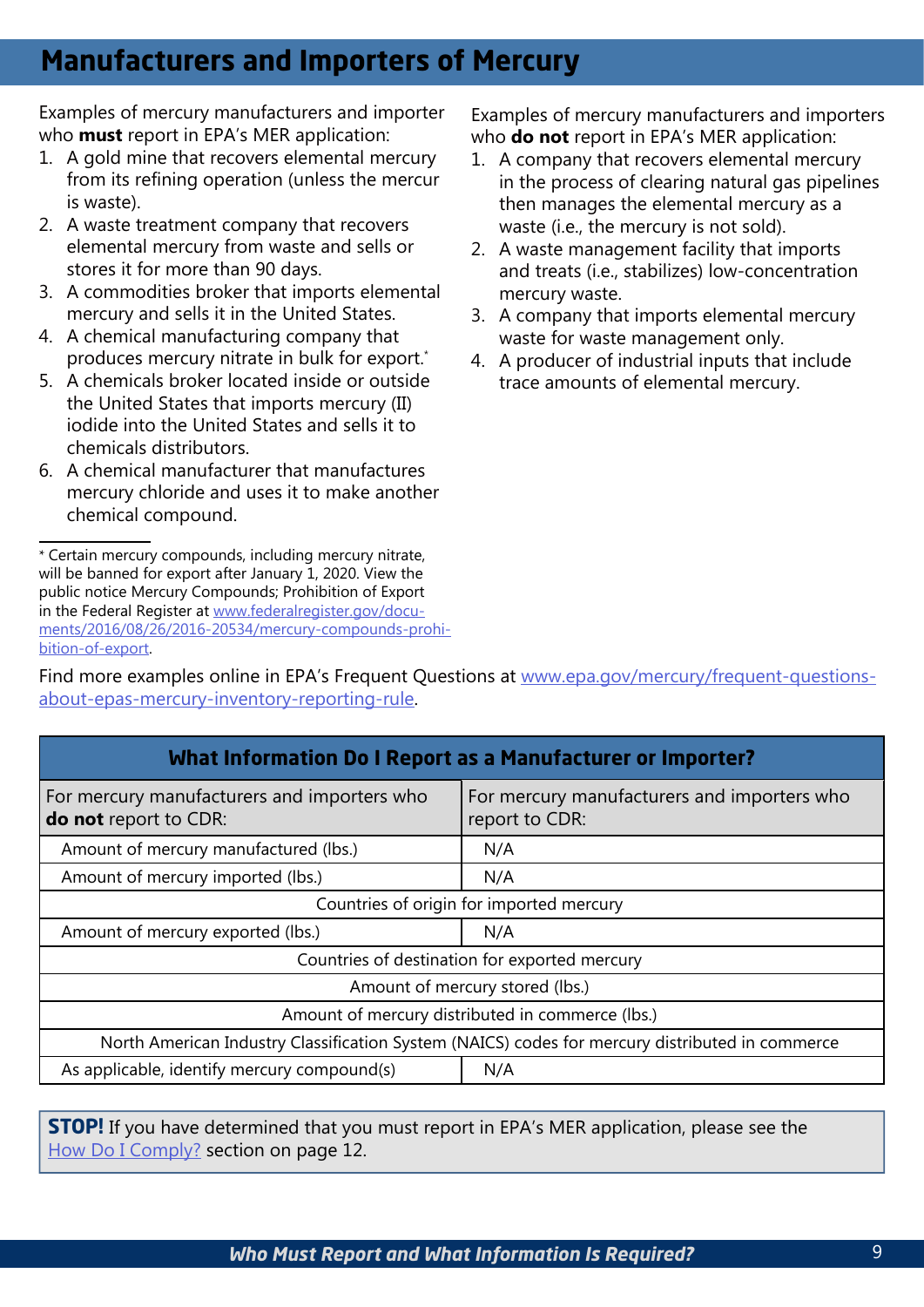### <span id="page-9-1"></span><span id="page-9-0"></span>**Manufacturers and Importers of Mercury-Added Products**

Examples of mercury manufacturers and importers who **must** report in EPA's MER application:

- 1. A manufacturer of electrical components, such as switches or relays, that contain added mercury.
- 2. A company that imports mercury-containing thermometers into the United States.
- 3. A company that places a mercury compound into hearing aid batteries.
- 4. A vehicle manufacturer who imports mercuryadded light bulbs to install in cars.
- 5. A company that imports consumer electronics devices with displays lit by fluorescent bulbs (i.e., electronic devices are assembled products and the bulbs are components that are mercury-added products).

Examples of mercury manufacturers and importers who **do not** report in EPA's MER application:

- 1. A vehicle manufacturer who purchases and installs mercury-added light bulbs that are manufactured in the United States.
- 2. A consumer who purchases mercury-added products for personal use from a company outside the United States.

Find more examples online in EPA's Frequent Questions at [www.epa.gov/mercury/frequent-questions](https://www.epa.gov/mercury/frequent-questions-about-epas-mercury-inventory-reporting-rule)[about-epas-mercury-inventory-reporting-rule.](https://www.epa.gov/mercury/frequent-questions-about-epas-mercury-inventory-reporting-rule)

| What Information Do I Report as a Manufacturer or<br><b>Importer of Mercury-Added Products?</b> |                                                                                     |
|-------------------------------------------------------------------------------------------------|-------------------------------------------------------------------------------------|
| For product manufacturers and importers who do<br>not submit mercury information to IMERC:      | For product manufacturers and importers who<br>submit mercury information to IMERC: |
| Amount of mercury in manufactured products (lbs.)                                               |                                                                                     |
| Amount of mercury in imported products (lbs.)                                                   |                                                                                     |
| Countries of origin for imported products                                                       |                                                                                     |
| Amount of mercury in exported products (lbs.)                                                   |                                                                                     |
| Countries of destination for exported products                                                  |                                                                                     |
| Amount of mercury in products distributed in<br>commerce (lbs.)                                 | N/A                                                                                 |
| NAICS codes for products distributed in commerce                                                |                                                                                     |
| As applicable, identify product categories and subcategories                                    |                                                                                     |

**STOP!** If you have determined that you must report in EPA's MER application, please see the [How Do I Comply?](#page-11-4) section on page 12.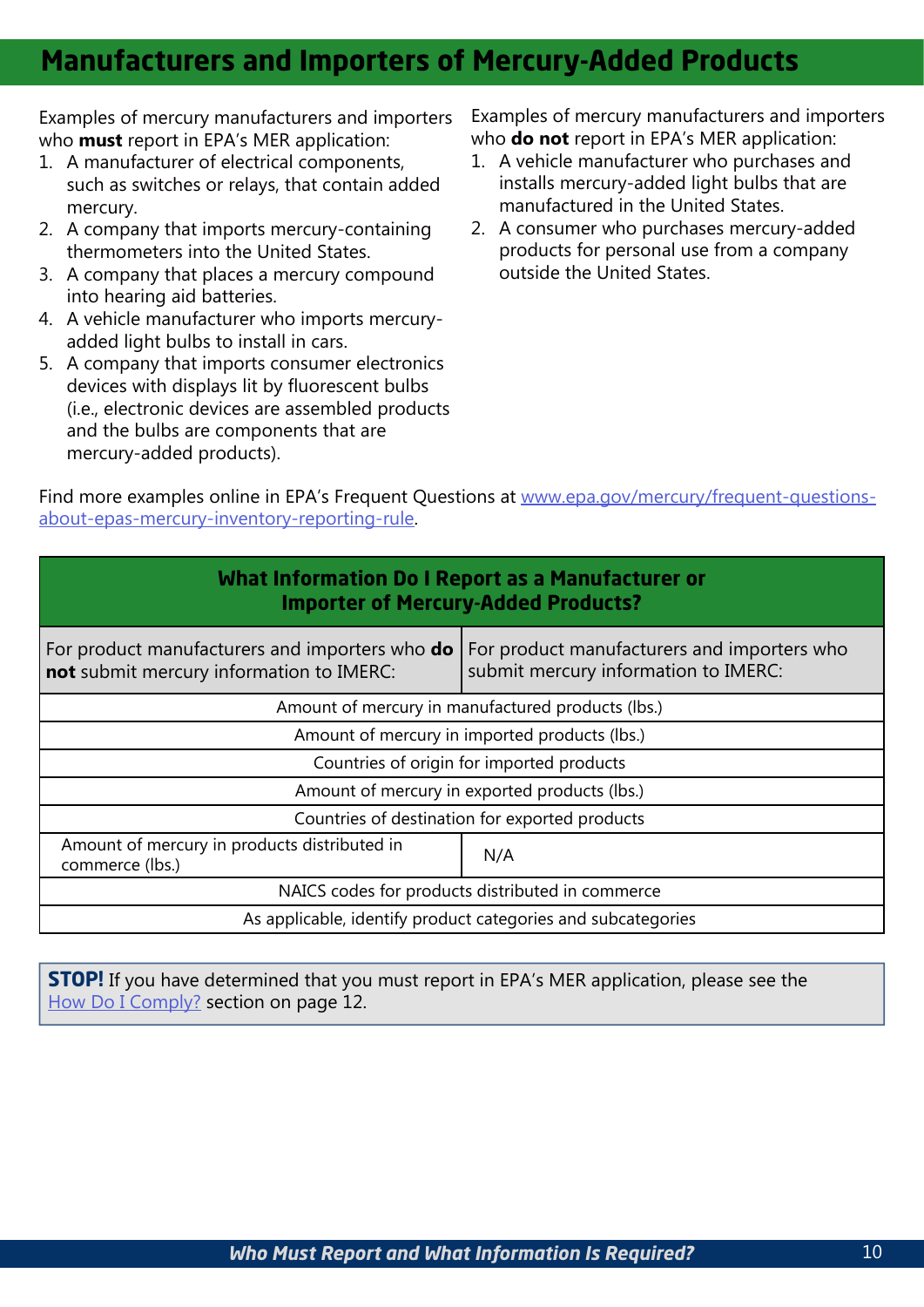### <span id="page-10-1"></span><span id="page-10-0"></span>**Other Manufacturers**

Examples of mercury manufacturers (other than makers of mercury-added products) who **must**  report in EPA's MER application:

- 1. A producer of chlorine and caustic soda that uses elemental mercury as a cathode in a mercury cell electrolyzer although the final products contain mercury only as an impurity.
- 2. A chemical manufacturer that buys a mercury compound to make another mercury compound.
- 3. A company that uses mercury during the polyurethane elastomer manufacturing process.

Examples of mercury manufacturers who **do not**  report in EPA's MER application:

- 1. A power plant that uses mercury thermometers.
- 2. A facility that uses mercury in a closed-loop system without the purpose of immediate or eventual commercial advantage.

Find more examples online in EPA's Frequent Questions at [www.epa.gov/mercury/frequent-questions](https://www.epa.gov/mercury/frequent-questions-about-epas-mercury-inventory-reporting-rule)[about-epas-mercury-inventory-reporting-rule.](https://www.epa.gov/mercury/frequent-questions-about-epas-mercury-inventory-reporting-rule)

#### **What Information Do I Report as a Manufacturer that Uses Mercury?**

For manufacturers who use mercury other than to make mercury-added products:

Identify manufacturing process

Identify use of mercury in manufacturing process

Amount of mercury intentionally used (lbs.)

Amount of mercury stored (lbs.)

Countries of destination for exported final products

NAICS codes for mercury in final products distributed in commerce

**STOP!** If you have determined that you must report in EPA's MER application, please see the [How Do I Comply?](#page-11-4) section on page 12.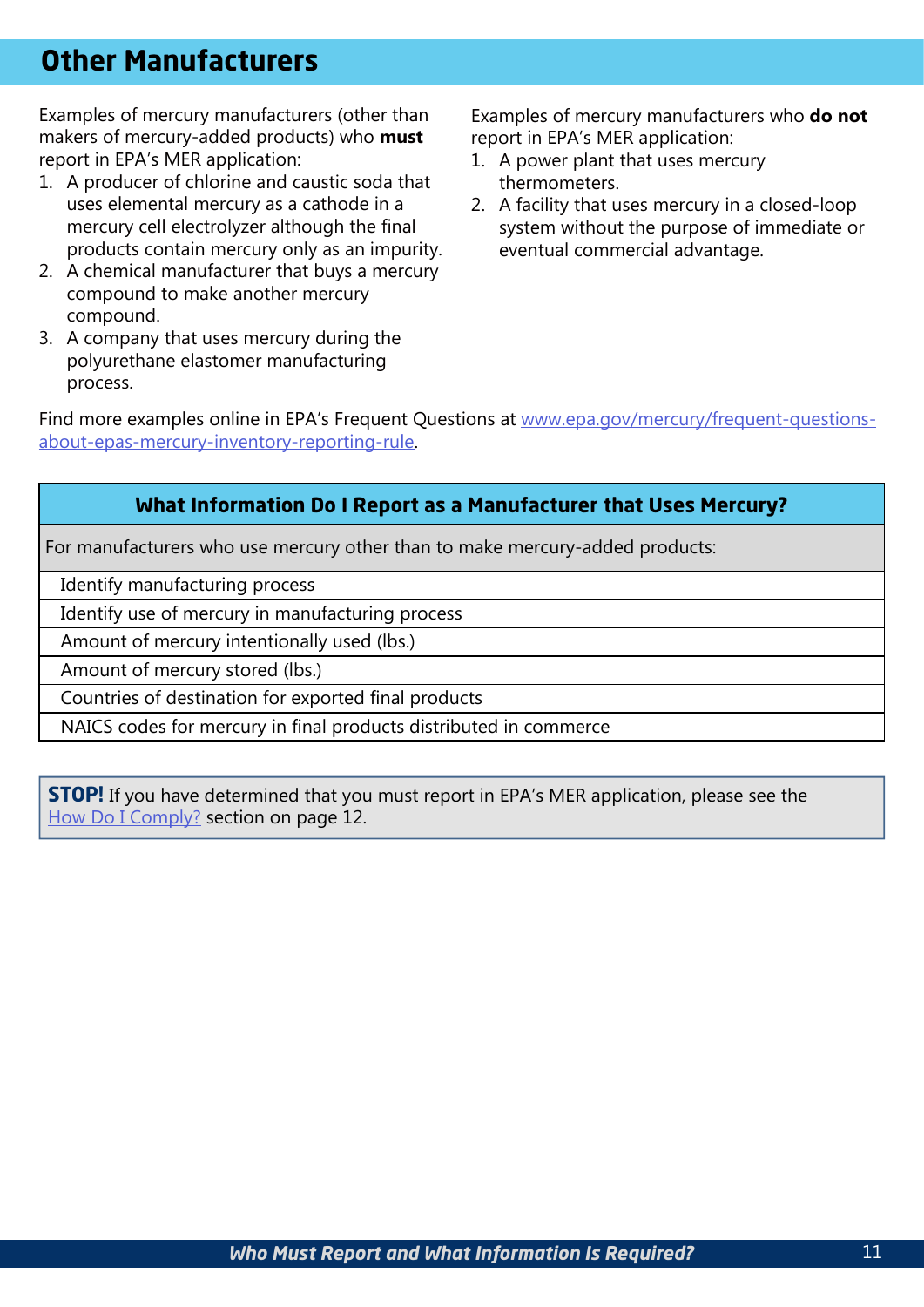### <span id="page-11-4"></span><span id="page-11-1"></span><span id="page-11-0"></span>**1. Submit Information to EPA**

Each company who is subject to the reporting requirements must report to EPA via the Mercury Electronic Reporting (MER) application, which is accessed through EPA's Chemical Data Exchange (CDX) at [cdx.epa.gov](http://cdx.epa.gov/). Information must be submitted during the appropriate reporting cycle and can be reported as confidential business information.

### <span id="page-11-2"></span>**2. Keep Records**

Each company who is subject to the reporting requirements must retain records that document any information reported to EPA. Records relevant to a reporting year must be retained for a period of 3 years beginning on the last day of the reporting year. Submitters are encouraged to retain their records longer than 3 years.

### <span id="page-11-3"></span>**How Is My Compliance Determined, and What Happens if the Agency Discovers a Violation?**

To maximize compliance, EPA implements a balanced program of compliance assistance, compliance incentives, and traditional enforcement. As part of the compliance assistance, EPA encourages businesses to voluntarily discover, promptly disclose, expeditiously correct, and take steps to prevent recurrence of environmental violations. For more information, visit EPA's Audit Policy page at [www.](http://www.epa.gov/compliance/epas-audit-policy) [epa.gov/compliance/epas-audit-policy](http://www.epa.gov/compliance/epas-audit-policy).

EPA has compliance and enforcement resources specifically designed to meet the needs of small businesses (see [www.epa.gov/enforcement/](http://www.epa.gov/enforcement/small-businesses-and-enforcement) [small-businesses-and-enforcement](http://www.epa.gov/enforcement/small-businesses-and-enforcement)). EPA's Small Business Compliance Policy encourages environmental compliance among small businesses by providing incentives for voluntary discovery, prompt disclosure, and prompt correction of violations. Included are guidelines for the Agency to apply in reducing or waiving penalties for small businesses that come forward to disclose and make good faith efforts to correct violations (see [www.gpo.gov/fdsys/pkg/FR-2000-](http://www.gpo.gov/fdsys/pkg/FR-2000-04-11/pdf/00-8955.pdf) [04-11/pdf/00-8955.pdf\)](http://www.gpo.gov/fdsys/pkg/FR-2000-04-11/pdf/00-8955.pdf).

EPA's enforcement program is aimed at protecting the public by targeting persons or entities who neither comply nor cooperate to address their legal obligations. EPA uses a variety of methods to determine whether businesses are complying, including facility inspections, subpoenas, review of records submitted to the agency, coordination with U.S. Customs and Border Protection on import compliance, and responding to citizen tips and complaints. Under TSCA, EPA may file an enforcement action against violators, seeking penalties of up to \$37,500 per violation, per day, adjusted for inflation (see [www.epa.gov/](http://www.epa.gov/enforcement/enforcement-policy-guidance-publications#penalty)  [enforcement/enforcement-policy-guidance](http://www.epa.gov/enforcement/enforcement-policy-guidance-publications#penalty)[publications#penalty\)](http://www.epa.gov/enforcement/enforcement-policy-guidance-publications#penalty). The proposed penalty in a given case will depend on many factors, including the number, length, and severity of the violations, the economic benefit obtained by the violator, and violator's ability to pay. EPA has policies in place to ensure penalties are calculated fairly. In addition, any company charged with a violation has the right to contest EPA's allegations and proposed penalty before an impartial judge or jury.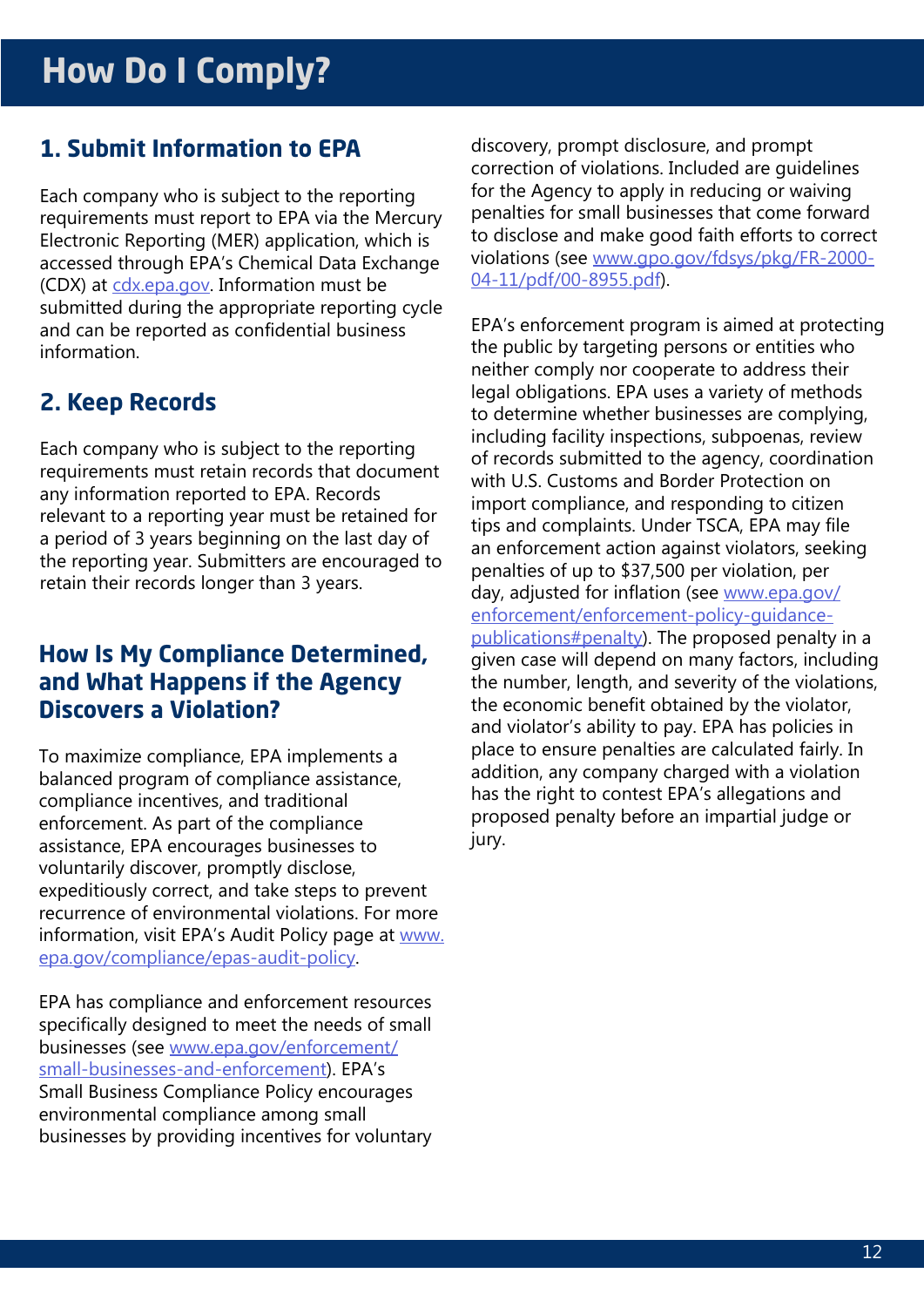# <span id="page-12-0"></span>**When Do I Need to Submit Information to EPA?**

The following table provides a summary of the regulatory requirements and deadlines for manufacturers and importers of mercury and mercury-added products and those who otherwise use mercury in a manufacturing process. For more details, see How Do I Comply?

| <b>Reporting</b>                                                                                      | <b>Deadline</b>                                                    |
|-------------------------------------------------------------------------------------------------------|--------------------------------------------------------------------|
| Submit mercury information for calendar year 2018                                                     | July 1, 2019                                                       |
| Submit mercury information for calendar year 2021                                                     | July 1, 2022                                                       |
| Submit mercury information for calendar year 2024 and<br>every three years thereafter                 | July 1, 2025 and every three years<br>thereafter                   |
| <b>Recordkeeping</b>                                                                                  | <b>Deadline</b>                                                    |
| Retain records that document information reported in EPA's                                            |                                                                    |
| MER application for reporting year 2018                                                               | At least three years following the end of<br>reporting year (2021) |
| Retain records that document information reported in EPA's<br>MER application for reporting year 2021 | At least three years following the end of<br>reporting year (2024) |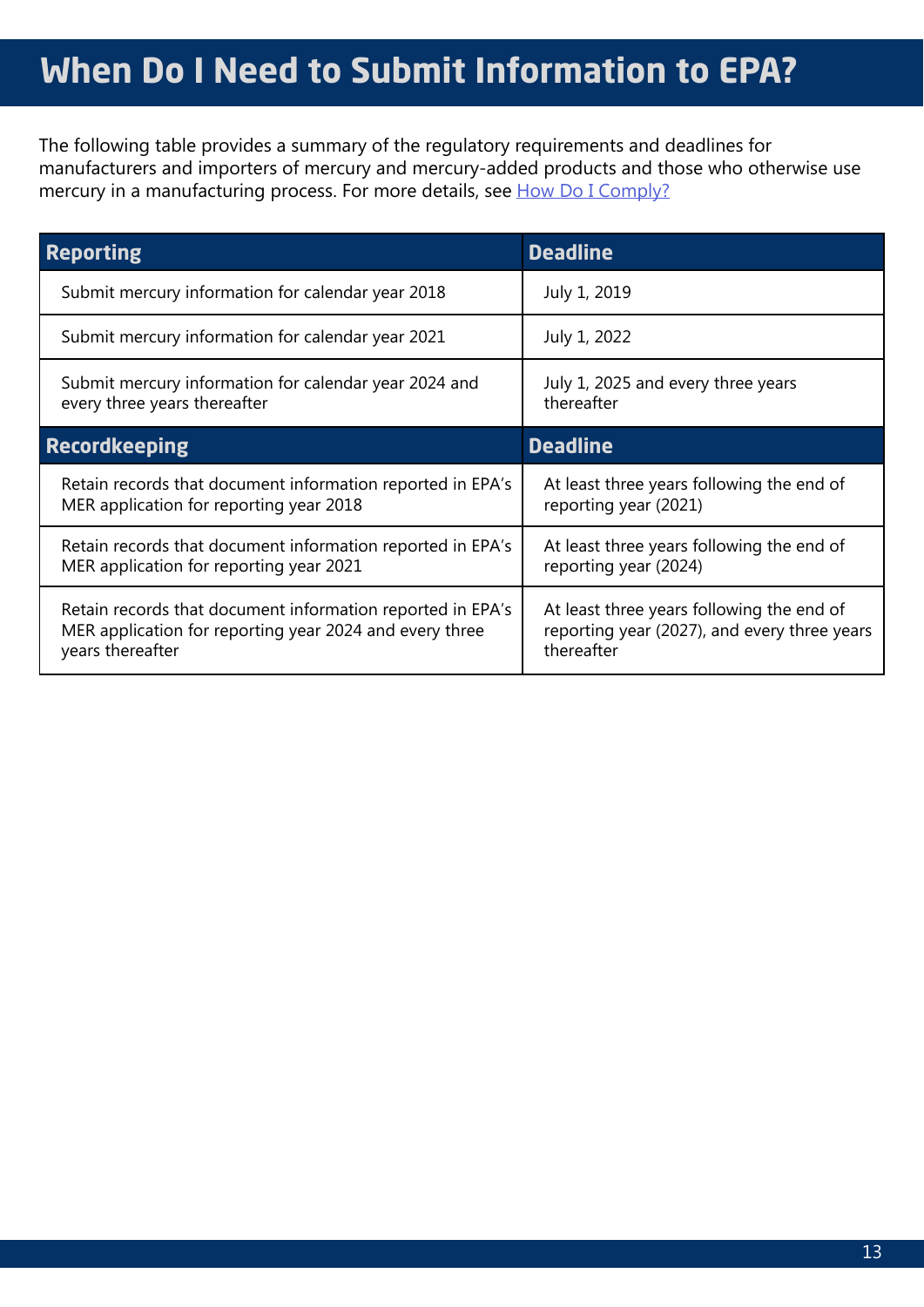# <span id="page-13-0"></span>**Where Can I Find More Information?**

### <span id="page-13-1"></span>**General Information on Mercury**

- EPA's Mercury Homepage: [www.epa.gov/](http://www.epa.gov/mercury) [mercury](http://www.epa.gov/mercury)
- Export Ban on Elemental Mercury: [www.epa.](http://www.epa.gov/mercury/environmental-laws-apply-mercury#ExportBan) [gov/mercury/environmental-laws-apply](http://www.epa.gov/mercury/environmental-laws-apply-mercury#ExportBan)[mercury#ExportBan](http://www.epa.gov/mercury/environmental-laws-apply-mercury#ExportBan)
- Export Ban on Mercury Compounds: [www.federalregister.gov/](https://www.federalregister.gov/documents/2016/08/26/2016-20534/mercury-compounds-prohibition-of-exp) [documents/2016/08/26/2016-20534/mercury](https://www.federalregister.gov/documents/2016/08/26/2016-20534/mercury-compounds-prohibition-of-exp)[compounds-prohibition-of-export](https://www.federalregister.gov/documents/2016/08/26/2016-20534/mercury-compounds-prohibition-of-exp)

### <span id="page-13-2"></span>**Information on the Mercury Inventory Reporting Requirements**

- Frequent Questions on the Rule: [www.epa.](https://www.epa.gov/mercury/frequent-questions-about-epas-mercury-inventory-reporting-rule) [gov/mercury/frequent-questions-about-epas](https://www.epa.gov/mercury/frequent-questions-about-epas-mercury-inventory-reporting-rule)[mercury-inventory-reporting-rule](https://www.epa.gov/mercury/frequent-questions-about-epas-mercury-inventory-reporting-rule)
- Toxic Substances Control Act Amendments Requiring the EPA Mercury Inventory and Reporting by Manufacturers and Importers: [www.epa.gov/mercury/reporting](https://www.epa.gov/mercury/reporting-requirements-mercury-inventory-toxic-substances-control-act)[requirements-mercury-inventory-toxic](https://www.epa.gov/mercury/reporting-requirements-mercury-inventory-toxic-substances-control-act)[substances-control-act](https://www.epa.gov/mercury/reporting-requirements-mercury-inventory-toxic-substances-control-act)
- EPA Mercury Inventory Reporting Rule ("Mercury; Reporting Requirements for the TSCA Mercury Inventory"): [www.federalregister.](https://www.federalregister.gov/documents/2018/06/27/2018-13834/mercury-reporting-requirements-for-t)  [gov/documents/2018/06/27/2018-13834/](https://www.federalregister.gov/documents/2018/06/27/2018-13834/mercury-reporting-requirements-for-t)  [mercury-reporting-requirements-for-the-tsca](https://www.federalregister.gov/documents/2018/06/27/2018-13834/mercury-reporting-requirements-for-t)[mercury-inventory](https://www.federalregister.gov/documents/2018/06/27/2018-13834/mercury-reporting-requirements-for-t)
- EPA Mercury Inventory Reporting Rule Amendment ("Response to Vacatur of Certain Provisions of the Mercury Inventory Reporting Rule"): [www.regulations.gov/document/EPA-](https://www.regulations.gov/document/EPA-HQ-OPPT-2017-0421-0178)[HQ-OPPT-2017-0421-0178](https://www.regulations.gov/document/EPA-HQ-OPPT-2017-0421-0178)
- Codified Regulation (40 CFR part 713): [www.](http://www.ecfr.gov/cgi-bin/text-idx?SID=b355ec0c51d02feac07ffe946bcb18a6&mc=true&node=pt40.33.713&rgn=div5)  [ecfr.gov/cgi-bin/text-idx?SID=b355ec0c51d02](http://www.ecfr.gov/cgi-bin/text-idx?SID=b355ec0c51d02feac07ffe946bcb18a6&mc=true&node=pt40.33.713&rgn=div5)  [feac07ffe946bcb18a6&mc=true&node=pt40.3](http://www.ecfr.gov/cgi-bin/text-idx?SID=b355ec0c51d02feac07ffe946bcb18a6&mc=true&node=pt40.33.713&rgn=div5) [3.713&rgn=div5.](http://www.ecfr.gov/cgi-bin/text-idx?SID=b355ec0c51d02feac07ffe946bcb18a6&mc=true&node=pt40.33.713&rgn=div5)

### <span id="page-13-3"></span>**Information on How to Report under the Rule**

- CDX User Guide: [cdx.epa.gov/about/userguide](https://cdx.epa.gov/about/userguide)
- MER Application User Guide: [www.epa.gov/](http://www.epa.gov/mercury/resources-reporting-requirements-epas-mercury-inventory)  [mercury/resources-reporting-requirements](http://www.epa.gov/mercury/resources-reporting-requirements-epas-mercury-inventory)[epas-mercury-inventory](http://www.epa.gov/mercury/resources-reporting-requirements-epas-mercury-inventory)
- <span id="page-13-4"></span>• EPA's CDX Application: [cdx.epa.gov](https://cdx.epa.gov/)

### **Where Can I Go If I Have Questions or Need Further Assistance for Reporting?**

For questions concerning the rule, please contact EPA's TSCA Hotline by telephone at (202) 554- 1404, by fax at (585) 232-3111, or by email at [tsca-hotline@epa.gov](mailto:tsca-hotline%40epa.gov?subject=Question%20about%20EPA%27s%20Mercury%20Inventory%20Rule).

For questions concerning CDX or the MER application, please contact the CDX Help Desk at [helpdesk@epacdx.net](mailto:helpdesk%40epacdx.net?subject=Question%20Concerning%20MER) or call 1 (888) 890-1995.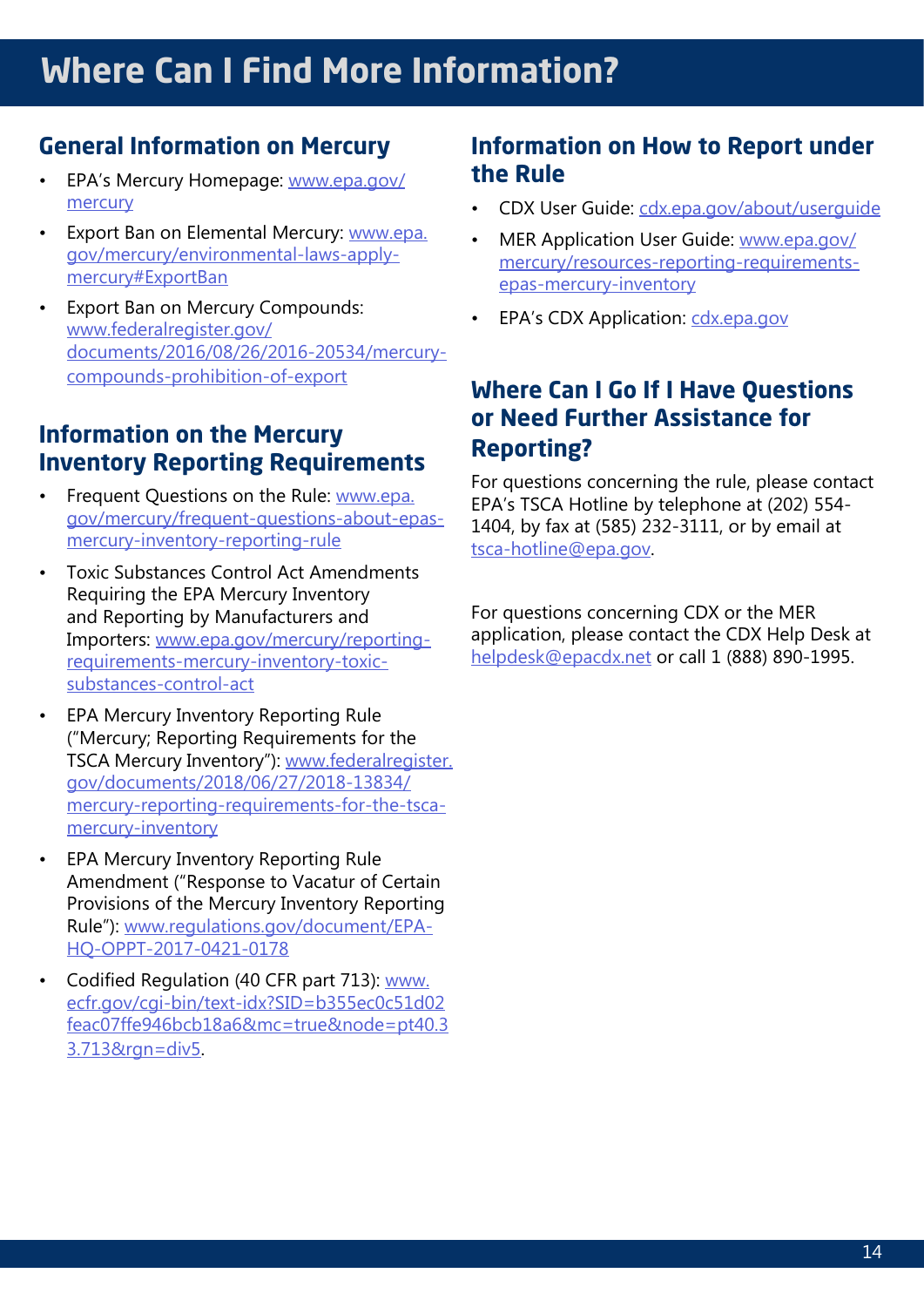## <span id="page-14-2"></span><span id="page-14-0"></span>**Appendix: Explanation of Key Terms**

#### **Acronym List**

| <b>CDX</b>   | Central Data Exchange               |
|--------------|-------------------------------------|
| <b>CDR</b>   | <b>Chemical Data Reporting</b>      |
| <b>CFR</b>   | <b>Code of Federal Requlations</b>  |
| <b>FR</b>    | <b>Federal Register</b>             |
| <b>IMERC</b> | <b>Interstate Mercury Education</b> |
|              | and Reduction Clearinghouse         |
| <b>MER</b>   | <b>Mercury Electronic Reporting</b> |
| <b>TSCA</b>  | <b>Toxic Substances Control Act</b> |

### **Important Note**

EPA is providing explanations of terms in informal language to make it easier for the public to understand and comply with the mercury inventory rule. These explanations are not legally-binding on EPA. To see the formal, legal usage of the terms in this appendix, EPA recommends consulting the mercury amendments to TSCA, the final mercury inventory rule, and the citations provided for some of the terms below.

In addition, the explanations in this appendix apply to EPA's mercury inventory reporting rule and may vary from definitions for the same terms used elsewhere by EPA. Examples of such terms are: "component," "import," "manufacture," and "mercury-added product."

**Assembled product** is a product that was manufactured with the inclusion of a component that is a mercury-added product. An example is a vehicle containing a mercury-added fluorescent light bulb.

**Commercial advantage** refers to activities undertaken intentionally to create an immediate or eventual benefit (e.g., sale of goods, generation of profits, reduction of costs, etc.). If a company manufactures mercury or a mercury-added product, then uses it rather than placing it in commerce, it may be considered to result in a commercial advantage. See 40 CFR 704.3 for definition in the context of manufacturing, importing, and processing "for commercial purposes."

**Component** refers to a mercury-added product that is installed as part of the manufacture of an assembled product. See 40 CFR part 704.3 and 83 FR 30061 (June 27, 2018).

**Distribute in commerce** means selling or transferring mercury or mercury-added products within the United States. Sales or transfers to another country are considered exports. See 15 U.S.C. 2602(5).

**Elemental mercury** is a shiny, silver-white metal that is liquid at room temperature; its Chemical Abstracts Service Registry Number (CASRN) is 7439-97-6.

**Export** means to determine and control the sending of mercury, mercury-added products, and assembled products for a destination outside of the customs territory of the United States. See 40 CFR 707.63(b).

**Import** means to bring mercury, mercuryadded products, and assembled products into the customs territory of the United States. In TSCA and the rule, import is a subset of the term manufacture. For practical purposes, the two terms are treated as separate activities in the context of the MER application. For a more complete definition, see 15 U.S.C. 2602(9).

**Impurity** refers to mercury that is present unintentionally in a final product of a manufacturing process.

<span id="page-14-1"></span>**Manufacture** means to produce. The manufacture of elemental mercury means secondary production (recovery). Materials from which elemental mercury is recovered include byproducts from mining or mineral processing, residuals from air pollution control, industrial waste, contaminated media, discarded products, and other materials. Other terms for recovery of elemental mercury include reclamation, retorting, distillation, separation, and purification. Recovered elemental mercury may be a commodity or a waste. If it is a waste, elemental mercury is not reported in the MER application. A mercury